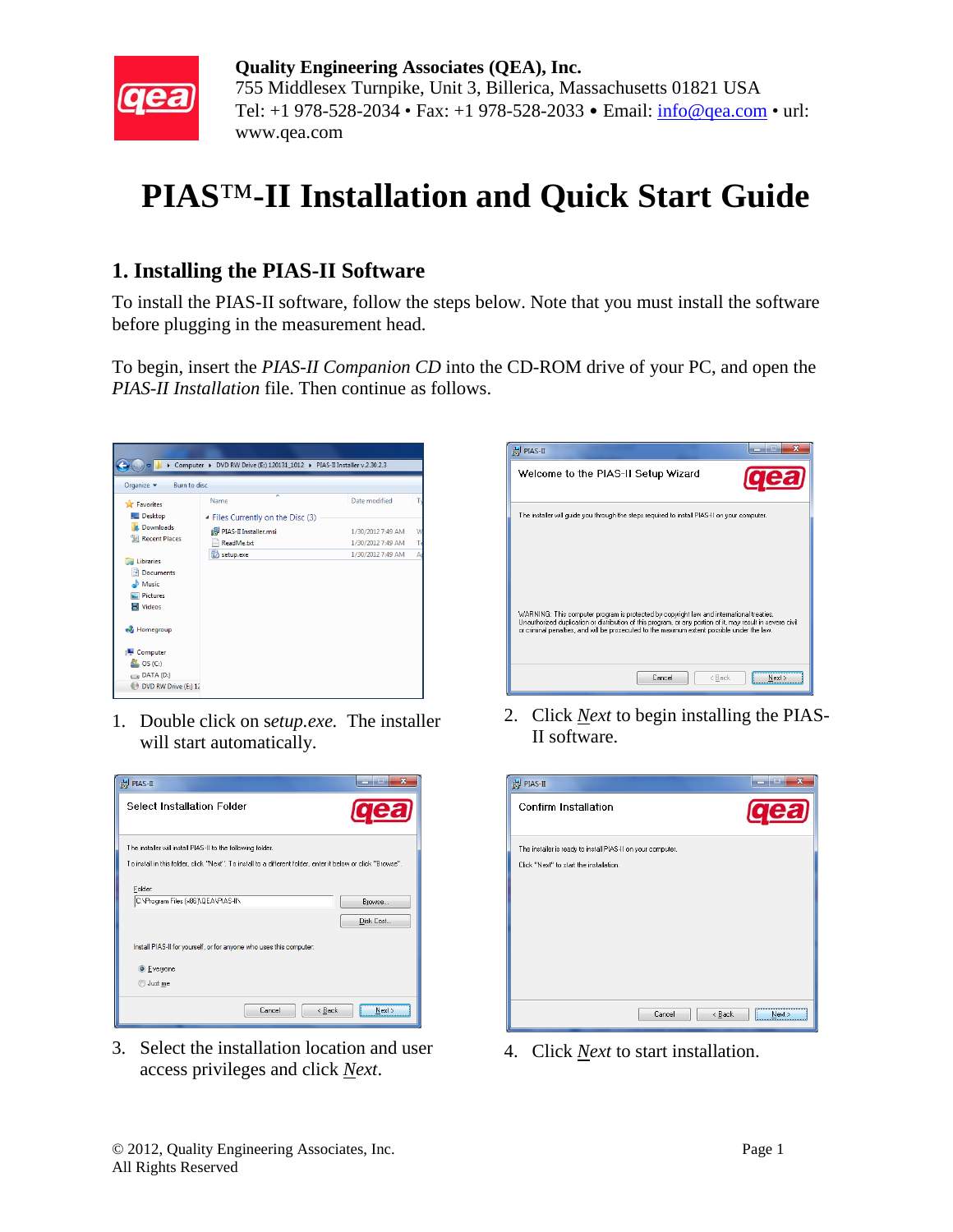| <b>H</b> PIAS-II            |                       | ×<br>m<br>- |
|-----------------------------|-----------------------|-------------|
| Installing PIAS-II          |                       | <b>gea</b>  |
| PIAS-II is being installed. |                       |             |
| Please wait                 |                       |             |
|                             | Cancel<br>$\leq$ Back | $N$ ext >   |

5. Wait while the software is installed. If a User Account Control window appears, select *Yes* to allow the program to make changes to your computer.



7. If prompted, select *Install* to install the software from SENSOR TECHNOLOGY CO.,LTD



9. Click *Close* to exit the installation



6. The installer will automatically detect the operating system and install the appropriate drivers.



8. If prompted, select *Install* to install the software from Maxim Integrated Products.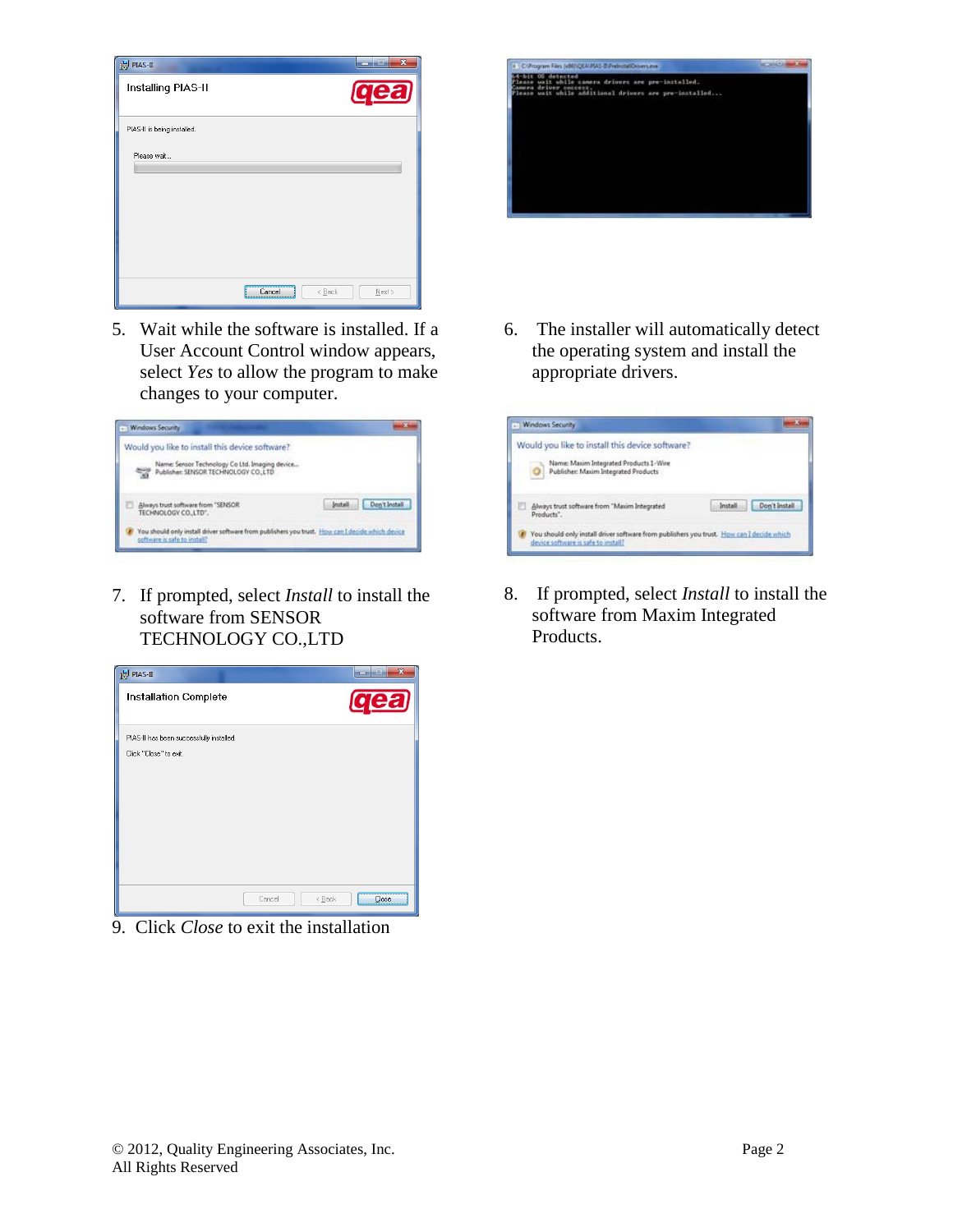## **2. Installing the PIAS™-II Measurement Head**

Note that the PIAS-II software must be installed before the measurement head is plugged in. The software will not function unless the measurement head is plugged in and functioning.

For Windows 7 Installations, the drivers are loaded automatically when the measurement head is plugged in.

To install the PIAS-II measurement head under Windows XP, follow the steps below.

First, plug the PIAS-II measurement head into an open USB port on your PC. Windows will recognize the head and open the *Found New Hardware* wizard*.* Then continue as follows.



1. The wizard will ask whether you want Windows to search for software. Select "No, not this time" and click *Next*.



- 3. Click *Finish* to complete the installation.
	- Repeat steps 1 and 2 when the hardware wizard reappears, then continue to step 4.



2. In the next dialog box, select "Install the **software automatically (Recommended)"**  and click *Next.*

| <b>Hardware Installation</b> |                                                                                                                                                                                                                                                                                                                                                                                                                                                                                                                                   |  |
|------------------------------|-----------------------------------------------------------------------------------------------------------------------------------------------------------------------------------------------------------------------------------------------------------------------------------------------------------------------------------------------------------------------------------------------------------------------------------------------------------------------------------------------------------------------------------|--|
|                              | The software you are installing for this hardware:<br>PIAS-II USB Camera<br>has not passed Windows Logo testing to verify its compatibility<br>with Windows XP. [Tell me why this testing is important.]<br>Continuing your installation of this software may impair<br>or destabilize the correct operation of your system<br>either immediately or in the future. Microsoft strongly<br>recommends that you stop this installation now and<br>contact the hardware vendor for software that has<br>passed Windows Logo testing. |  |
|                              | Continue Anyway                                                                                                                                                                                                                                                                                                                                                                                                                                                                                                                   |  |

4. Now a dialog box will appear containing a warning about software compatibility with Windows XP*.* Click *Continue Anyway*.